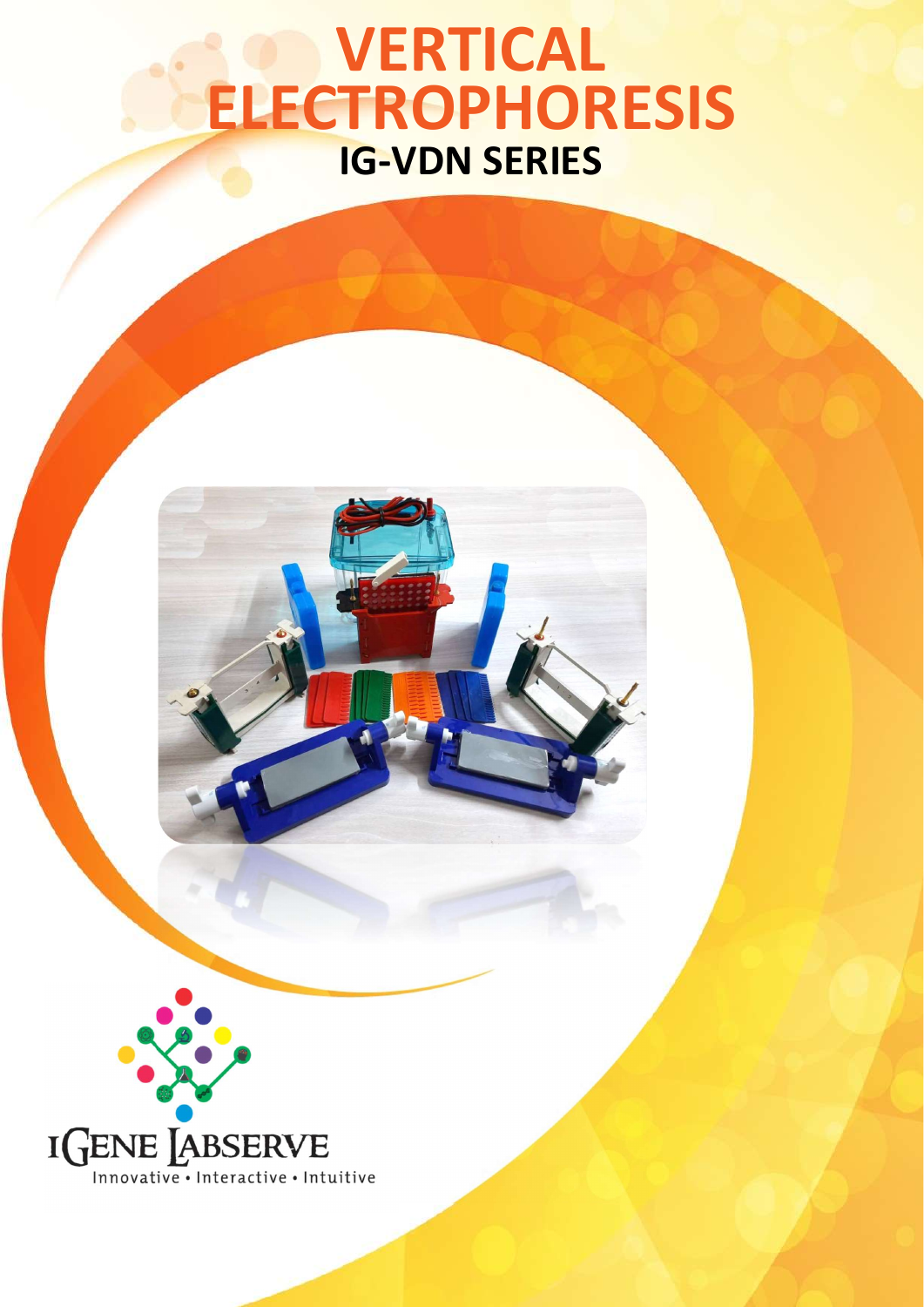# FEATURES & SPECIFICATIONS

# **DESCRIPTION**

IG-VDN Series vertical electrophoresis is having options to select from 1 to 4 gel with multiple comb options. VDN series protein electrophoresis are single molded units and does not have any fabrication or pasting to avoid leakage. Uniquely designed caster assembly is very easy to operate and are leakage free. It has been designed for ease of operation in such a way that casting and running is performed in same module to avoid accidental mishandling risk of transferring gels.

## FEATURES

- ❖ High resolution separation with simple operation.
- Uniquely designed glass plates to reduce risk of breakage.
- Option to select from 1-4 gels running capacity.
- $\triangleq$  High Strength polycarbonate material for durability at high current supply also.
- \* Casting and running in the same module to reduce risk of gel breakage in process.
- \* Auto cut on opening of lid for user safety.
- Multiple options of combs with thickness of 1.0 & 1.5mm.
- $\cdot$  Inbuilt spacer in plates for easy casting to avoid leakage.
- ❖ Molded buffer tank equipped with pure platinum electrode.

#### WESTERN BLOT UNIT

- High quality acrylic with platinum electrode
- $\triangleleft$  Compatible with tank of 4 gel assembly.
- ❖ Fast transferring speed with good effect.
- ❖ Latches on the gel holder cassette for easy handling
- Two transfer can be performed at a time



where  $\mathcal{A}$  is the information of  $\mathcal{A}$